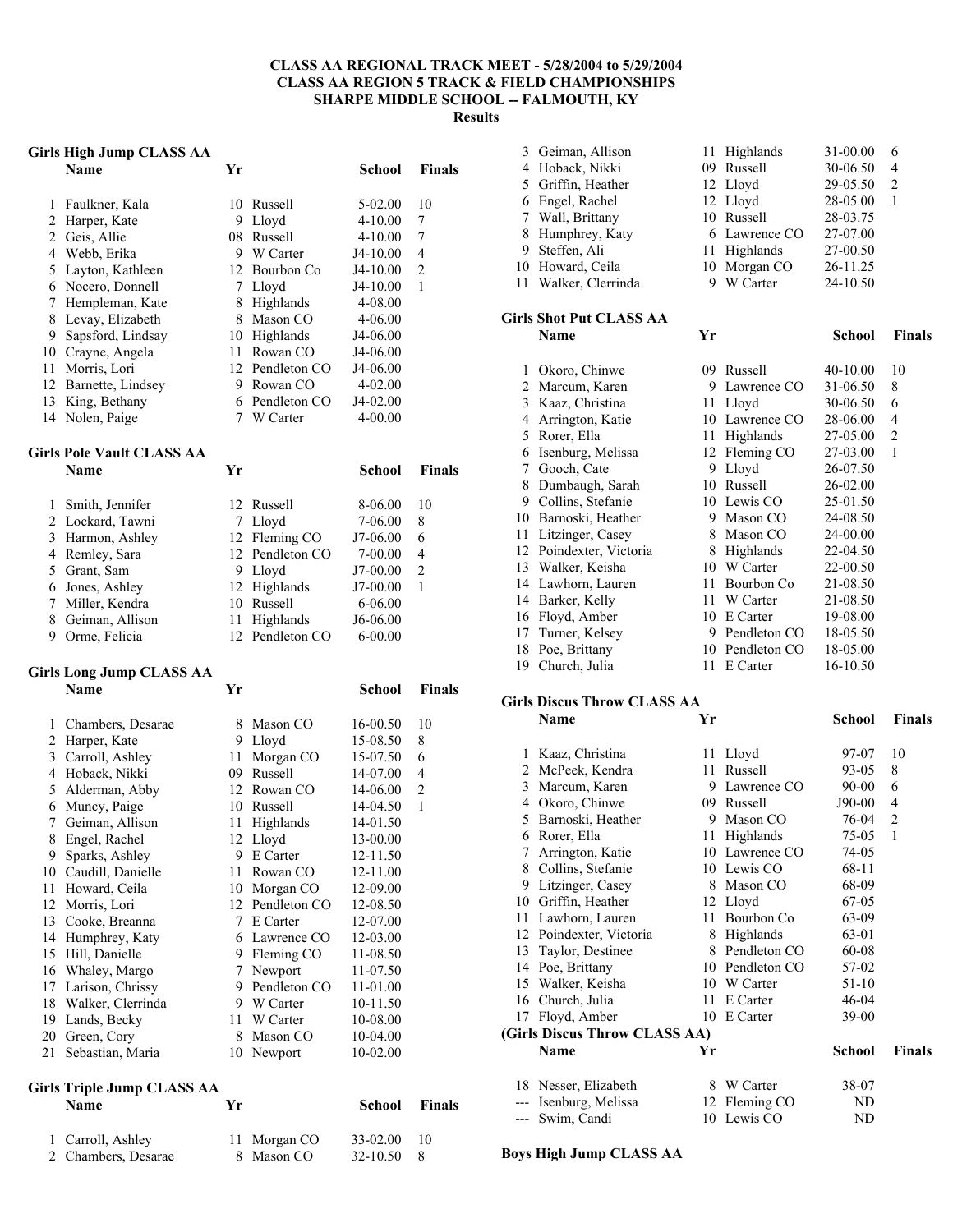#### **CLASS AA REGIONAL TRACK MEET - 5/28/2004 to 5/29/2004 CLASS AA REGION 5 TRACK & FIELD CHAMPIONSHIPS SHARPE MIDDLE SCHOOL -- FALMOUTH, KY Results**

|              | <b>Name</b>                            | Yr       |                           | <b>School</b>        | <b>Finals</b>  |
|--------------|----------------------------------------|----------|---------------------------|----------------------|----------------|
| 1            | Mincey, Sam                            | 12       | Rowan CO                  | $6 - 02.00$          | 10             |
| 2            | Lavendar, Jeremy                       |          | 10 Russell                | $6 - 00.00$          | 8              |
| 3            | Endicott, Derrick                      |          | 11 Lawrence CO            | 5-10.00              | 6              |
|              | 4 Emrath, Dave                         |          | 12 Lloyd                  | 5-08.00              | 4              |
| 5            | Smith, Brad                            |          | 9 Pendleton CO            | J5-08.00             | $\overline{c}$ |
| 6            | Conley, Barron                         |          | 10 Mason CO               | J5-08.00             | 1              |
| 7            | Long, Gerald                           |          | 9 Pendleton CO            | J5-08.00             |                |
| 8            | Dummitt, Marty                         |          | 10 Lewis CO               | 5-06.00              |                |
| 9            | Owens, Chris                           |          | 11 Highlands              | 5-04.00              |                |
| 9            | Cecil, Clay                            |          | 8 Highlands               | 5-04.00              |                |
| 11           | Williams, Wes                          |          | 10 Morgan CO              | J5-04.00             |                |
| 12           | Wilks, Bryan                           |          | 9 Lawrence CO             | 5-02.00              |                |
| 12           | Armstrong, Nathan                      |          | 9 Russell                 | 5-02.00              |                |
| 14           | Wolfe, Justin                          |          | 9 W Carter                | J5-02.00             |                |
| $---$        | 15 Bell, Jacob                         |          | 8 Fleming CO              | 5-00.00              |                |
| ---          | Stitt, Eric<br>Waggoner, Nick          |          | 10 Mason CO<br>9 E Carter | NΗ<br>NΗ             |                |
|              | Waggoner, Josh                         | 9        | E Carter                  | NΗ                   |                |
| ---          |                                        |          |                           |                      |                |
|              | <b>Boys Pole Vault CLASS AA</b>        |          |                           |                      |                |
|              | <b>Name</b>                            | Yr       |                           | <b>School</b>        | <b>Finals</b>  |
| 1            | Gesenhues, Jimmy                       | 11       | Highlands                 | 12-06.00             | 10             |
|              | 2 Knapp, Keith                         |          | 12 Lloyd                  | 12-00.00             | 8              |
| 3            | Lovett, Tim                            |          | 12 Lloyd                  | 11-00.00             | 6              |
|              | 4 Edwards, Nick                        |          | 10 Fleming CO             | J11-00.00            | 4              |
|              | 5 Dunaway, Parker                      |          | 9 Pendleton CO            | 10-00.00             | 2              |
| 6            | Rogers, Robbelle                       |          | 9 Fleming CO              | 9-06.00              | 1              |
| 7            | Lundberg, Matt                         |          | 11 Highlands              | J9-06.00             |                |
| 8            | Donohew, Joey                          |          | 10 Rowan CO               | 9-00.00              |                |
| 9            | Alley, Chad                            |          | 12 Rowan CO               | 8-00.00              |                |
|              | 10 Eagle, Ben                          |          | 11 Russell<br>8 Russell   | 6-06.00              |                |
| $---$<br>--- | Virgin, Zack<br>Hatfield, Nathan       |          | 12 Pendleton CO           | NΗ<br>DQ             |                |
|              |                                        |          |                           |                      |                |
|              | Boys Long Jump CLASS AA<br><b>Name</b> | Yr       |                           | School               | <b>Finals</b>  |
|              |                                        |          |                           |                      |                |
| 1            | Franklin, Tyler                        | 11       | Rowan CO                  | 21-00.00             | 10             |
|              | 2 Lavendar, Jeremy                     |          | 10 Russell                | 20-11.50             | 8              |
| 3            | Kramer, T.J.                           | 12       | Highlands                 | 20-04.50             | 6              |
| 4            | Kinney, Charles                        | 11       | Lloyd                     | 20-02.00             | 4              |
| 5            | Sheffield, Nick                        | 11       | Highlands                 | 19-09.50             | $\sqrt{2}$     |
| 6            | Bradford, Max                          | 10       | Bourbon Co                | 19-09.00             | $\mathbf{1}$   |
| 7<br>8       | Dean, Chris<br>Hull, Chris             | 11<br>10 | W Carter<br>Mason CO      | 19-04.25<br>19-03.25 |                |
| 9            | Hinds, Elliott                         | 11       | Mason CO                  | 18-02.50             |                |
| 10           | Smith, Brad                            | 9        | Pendleton CO              | 18-02.00             |                |
| 11           | Montgomery, Wes                        | 9        | Morgan CO                 | 18-01.00             |                |
| 12           | Long, Gerald                           | 9        | Pendleton CO              | 18-00.50             |                |
| 13           | Williams, Wes                          | 10       | Morgan CO                 | 17-11.25             |                |
| 14           | Frint, James                           | 9        | W Carter                  | 17-08.00             |                |
| 15           | Gough, Steve                           | 12       | Rowan CO                  | 17-07.00             |                |
| 16           | Roberts, Jesse                         | 9        | Fleming CO                | 17-04.00             |                |
| 17           | Fitzpatrick, Mark                      | 7        | Lawrence CO               | 16-05.25             |                |
| 18           | Stone, Thomas                          | 11       | Lawrence CO               | 16-02.50             |                |
| 19           | Thomas, Casey                          | 10       | E Carter                  | 15-03.50             |                |
| 20           | Virgin, Zack                           | 8        | Russell                   | 14-09.25             |                |

| <b>Boys Triple Jump CLASS AA</b> |                                   |    |              |               |                |  |
|----------------------------------|-----------------------------------|----|--------------|---------------|----------------|--|
|                                  | <b>Name</b>                       | Yr |              | School        | <b>Finals</b>  |  |
|                                  |                                   |    |              |               |                |  |
| 1                                | Mincey, Sam                       | 12 | Rowan CO     | 42-09.75      | 10             |  |
|                                  | 2 Kinney, Charles                 | 11 | Lloyd        | 42-05.00      | 8              |  |
|                                  | 3 Franklin, Tyler                 | 11 | Rowan CO     | 41-04.00      | 6              |  |
|                                  | 4 Lavendar, Jeremy                |    | 10 Russell   | 40-09.75      | $\overline{4}$ |  |
|                                  | 5 Vance, Howard                   | 12 | Lloyd        | 40-04.25      | $\overline{c}$ |  |
|                                  | 6 Hull, Chris                     | 10 | Mason CO     | 39-05.75      | 1              |  |
| 7                                | Sheffield, Nick                   | 11 | Highlands    | 38-10.00      |                |  |
|                                  | 8 Owens, Chris                    | 11 | Highlands    | 37-10.00      |                |  |
|                                  | 9 Dean, Chris                     | 11 | W Carter     | 37-05.50      |                |  |
|                                  | 10 Hinds, Elliott                 | 11 | Mason CO     | 37-05.00      |                |  |
|                                  | 11 Williams, Wes                  | 10 | Morgan CO    | 37-02.75      |                |  |
|                                  | 12 Lawson, Kenny                  | 11 | Newport      | 35-01.50      |                |  |
|                                  | 13 Roberts, Jesse                 | 9  | Fleming CO   | 34-06.00      |                |  |
|                                  | 14 Armstrong, Nathan              | 9  | Russell      | 33-10.25      |                |  |
|                                  | 15 Watson, Andy                   | 11 | Fleming CO   | 33-07.00      |                |  |
|                                  | 16 Ellis, Aaron                   | 10 | E Carter     | 33-03.50      |                |  |
|                                  | 17 Remley, Jake                   | 9  | Pendleton CO | 30-11.00      |                |  |
|                                  |                                   | 10 | W Carter     |               |                |  |
|                                  | --- Barker, Daniel                |    |              | ND            |                |  |
|                                  | --- Endicott, Derrick             | 11 | Lawrence CO  | ND            |                |  |
|                                  |                                   |    |              |               |                |  |
|                                  | <b>Boys Shot Put CLASS AA</b>     |    |              |               |                |  |
|                                  | Name                              | Yr |              | <b>School</b> | <b>Finals</b>  |  |
|                                  |                                   |    |              |               |                |  |
| 1                                | Knapp, Dan                        | 11 | Lloyd        | 43-06.00      | 10             |  |
|                                  | 2 Hayes, Nick                     | 12 | Lloyd        | 42-05.75      | 8              |  |
|                                  | 3 Secter, Jake                    | 11 | Highlands    | 39-11.75      | 6              |  |
|                                  | 4 Sester, Sean                    | 12 | Highlands    | 39-09.50      | $\overline{4}$ |  |
|                                  | 5 Lucas, Jason                    | 12 | E Carter     | 38-05.75      | 2              |  |
|                                  | 6 Boswell, Gary                   | 11 | Newport      | 38-02.50      | 1              |  |
|                                  | 7 Flannery, Thomas                | 12 | W Carter     | 37-08.50      |                |  |
|                                  | 8 Cooper, Joseph                  | 11 | Lewis CO     | 37-03.75      |                |  |
|                                  | 9 McCullah, Luke                  | 11 | Newport      | 37-00.00      |                |  |
|                                  | 10 Jones, Tristan                 | 9  | Fleming CO   | 35-09.50      |                |  |
|                                  | 11 Butzin, Johnny                 | 12 | Bourbon Co   | 35-08.50      |                |  |
|                                  | 12 Shrout, Tyler                  | 12 | Fleming CO   | 35-06.25      |                |  |
|                                  | 13 Cheek, Aaron                   | 9  | Mason CO     | 34-10.50      |                |  |
|                                  | 14 Londberg, Greg                 | 12 | Russell      | 34-08.25      |                |  |
|                                  | 15 Fornash, Derek                 | 12 | Pendleton CO | 33-06.50      |                |  |
|                                  | 16 Hughes, Drew                   | 12 | Pendleton CO | 32-07.00      |                |  |
|                                  | 17 Alley, Chad                    | 12 | Rowan CO     | 31-05.00      |                |  |
|                                  | 18 Acosta, Chris                  | 11 | E Carter     | 30-10.50      |                |  |
|                                  | 18 Wright, Donnie                 | 10 | Morgan CO    | 30-10.50      |                |  |
|                                  | 20 Wilson, Johnny                 | 9  | Bourbon Co   | 30-06.25      |                |  |
|                                  | 21 Kennard, Shawn                 | 9  | Mason CO     | 28-02.50      |                |  |
|                                  | 22 Ferguson, Josh                 | 11 | Lawrence CO  | 25-11.75      |                |  |
|                                  | (Boys Shot Put CLASS AA)          |    |              |               |                |  |
|                                  | Name                              | Yr |              | School        | Finals         |  |
|                                  |                                   |    |              |               |                |  |
|                                  |                                   |    |              |               |                |  |
| 23                               | Marin, Tony                       | 9  | Rowan CO     | 25-10.75      |                |  |
|                                  |                                   |    |              |               |                |  |
|                                  | <b>Boys Discus Throw CLASS AA</b> |    |              |               |                |  |
|                                  | Name                              | Yr |              | <b>School</b> | <b>Finals</b>  |  |
|                                  |                                   |    |              |               |                |  |
| 1                                | Sester, Sean                      | 12 | Highlands    | 142-04        | 10             |  |
|                                  | 2 Knapp, Dan                      | 11 | Lloyd        | 132-04        | 8              |  |
|                                  | 3 Jones, Tristan                  | 9  | Fleming CO   | 128-09        | 6              |  |
|                                  | 4 Lucas, Jason                    | 12 | E Carter     | 125-10        | 4              |  |
|                                  | 5 Bird, Nick                      |    | 12 Lloyd     | 123-08        | 2              |  |